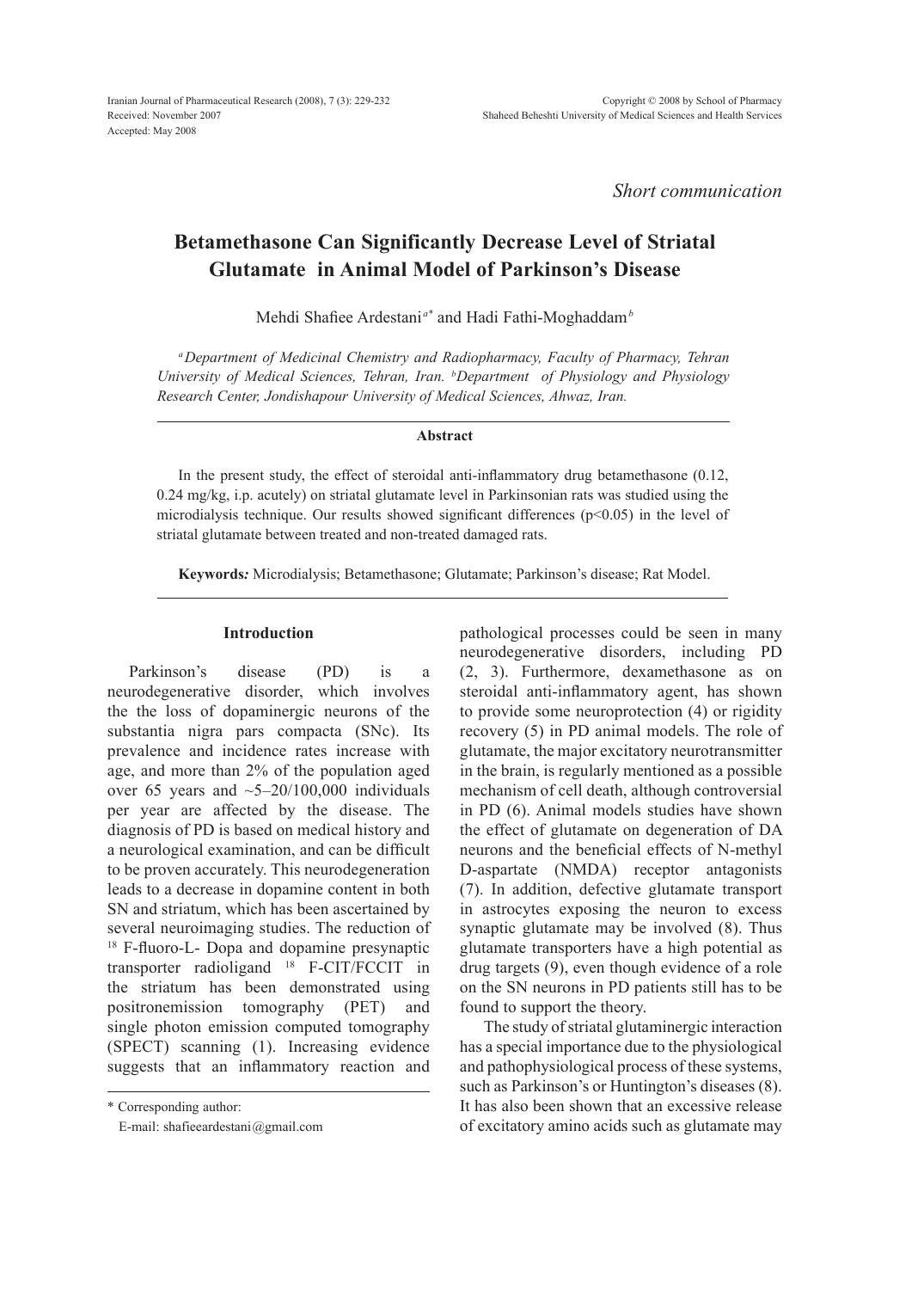

*Figure 1. Microdialysis probe placement within the rat striatum (Str).*  Figure 1. Microdialysis probe placement within the rat striatum (Str). [With permission and Courtesy of Professor Yi Fan]

be involved in the pathogenesis of PD and also some reports have suggested an inerease in the release of glutamate exhibited by prostaglandins in neuronal damage (10).

 In vivo assay of glutamate as an affecting neurotransmitter in the striatal pathway in SNc-lesioned rats after administration of betamethasone has been investigated in this study.

# **Experimental**

Adult male albino Wistar rats (200-250 g) were subjects of this study. The animals were housed in groups of six in stainless steel cages, handled daily, and provided food and water ad libitum. A 12 h light/12-h dark cycle was maintained, and the animals were tested during the light cycle. These animal studies were carried out in accordance to the recommendations from the declaration of Helsinki and the internationally accepted principles in the use of experimental animals. In this study the subjected animals were defined as normal or parkinsonian groups, each group being divided into four sub-groups [each sub-group contained 6 rats] who received betamethasone or the vehicle.

Each rat was anesthetized separately by injection of 75 mg/kg ketamine combined with 8 mg/kg xylazin intraperitoneally. Then, the rats were prepared for surgery and placed within the stereotaxic appartus. The left SNc with the following coordinates was used: A/P -4.8 mm;  $M/L -1.6$  mm and  $D/V +8.2$ , according to the atlas of Paxinos and Watson (11). Next, the stainless steel electrode was placed in the left SNc and destroyed it by the Electrical Lesion Maker (Siemens Company, Germany), using an electrical current (1 mA, 8 sec). This procedure resulted in the creation of parkinsonian rats (5, 12). the skull was then exposed and a hole was drilled through it in the area overlying the right striatum, using the following coordinates with respect to the bregma: A/P+1 mm; M/L+3 mm, D/V+6 mm, based on the atlas. A guidecannula lowered into the brain for inserting the microdialysis probe which delivered a modified Ringer solution through the probe, was fixed to the cranium and the incision was closed. The typical position of probe placing in the striatum has been depicted in Figure 1. Surgery was performed using sterile instruments and under aseptic conditions. Rats were allowed to recover from the surgery over a period of 7-10 days. Microdialysis experiments were performed in normal and SNc-lesioned animals. On the day of experiment, a microdialysis probe was inserted into the cannula, and the inputs of the probes were connected to a microperfusion pump CMA/102 infusion pump, which delivered a modified Ringer solution (146 mM NaCl,  $1.21$  mM CaCl<sub>2</sub>,  $2.6$  mM KCl,  $1.01 \text{ mM } MgCl<sub>2</sub>$  and  $0.04 \text{ mM }$  ascorbic acid) through the probe at a flow rate of 2 μl/min. Ringer solution was then infused for 3–3.5 h, before the collection of baseline samples, in order to obtain a stable basal extracellular level of glutamate. The microdialysate samples (20 μl) were collected every 20 min. When a stable outflow was shown by four consecutive samples of neurotransmitters, rats were given betamethasone (0.12, 0.24 mg/kg) and the vehicle, i.p. Also control rats received saline injection (1 ml/kg) i.p. Glutamate was analyzed by reverse-phase HPLC using a fluorimetric detector  $(13)$ .

# **Results and Discussion**

The average concentration of four stable samples before drug or vehicle [glycerin/ acetone] administration was considered as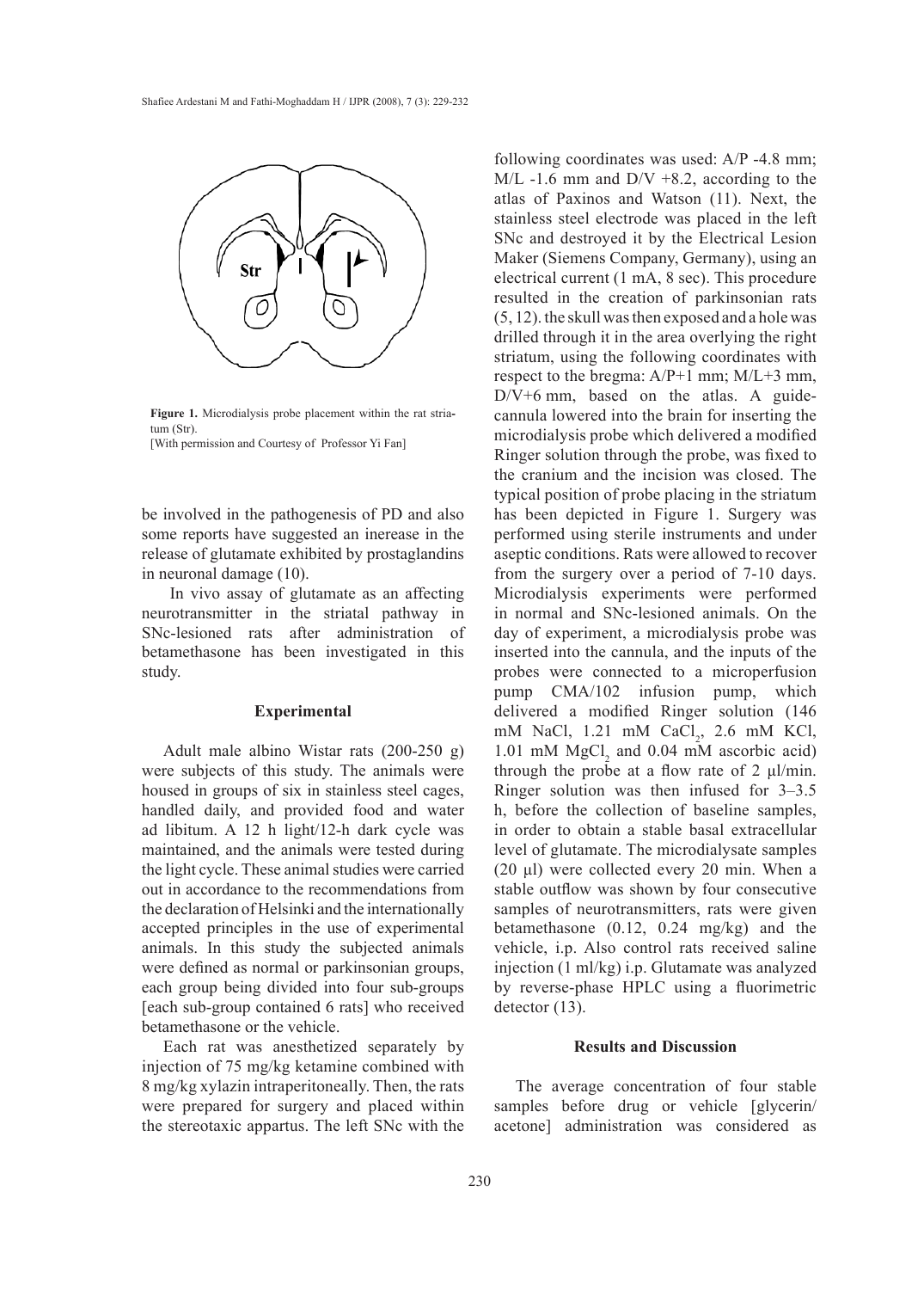

**Figure 2.** Effects of Betamethasone (0.12, 0.24 mg/kg) on glutamatergic neurotransmission. All the doses were found to significantly (P<0.05) diminish the striatal glutamatergic neurotransmission, especially during the 40-180 min period after betamethasone administration.

the basal glutamate level in SNc lesioned rats. Statistical evaluation of the results was performed by means of one-way analysis of variance (ANOVA) and Student-Newman-Keuls multiple range test, considering P<0.05 as the significant level ofdifference.

The striatal extraneuronal (i.e. microdialysate) level of glutamate in SNclesioned and normal rats of all the examined groups before drug-vehicle injection (baseline) were  $2.91 \pm 0.38$  pg/20 µl and  $2.2 \pm 0.23$  pg/20 μl, respectively. Betamethasone (0.12, 0.24 mg/ kg) was observed to modify glutamate release in the striatum of parkinsonian rats, during the observation period, as depicted in Figure 2. Additionally the changes observed seen to be significant  $(P<0.05)$  for levels of glutamate on or after 60 min, up to 180 min. It should be noted that no significant changes in the striatal level of glutamate of normal rats were observed after administration of betamethasone. Moreover, glutamatergic neurotransmission was diminished by 17.82% (a range of 40-180) after administration of betamethasone compared with the normal rats, and 32.33% (a range of 40-180) after administration of betamethasone, in comparison to the parkinsonian rats. **Example 12**<br> **Example 120**<br> **Example 120**<br> **Example 120**<br> **Example 120**<br> **Example 120**<br> **Example 120**<br> **Example 120**<br> **Example 120**<br> **Example 120**<br> **Example 120**<br> **Example 120**<br> **Example 120**<br> **Example 120**<br> **Example 120** 

The results indicated that changes in the dose of betamethasone have not affected the

180 min. These finding suggest another possible additional mechanism of betamethasone action on stiatal neurotransmission, wich is the decreasing levels of striatal glutamate. It seems that inflammation and its mediators such as prostaglandins (PGs) have an important role in neurotransmitter release, as noted in a previous report (14), suggesting that inflammation causes increased levels of acetylcholine in the brain via production of PGE2 and increases in expression of cholinergic markers, such as choline acetyl transfrase and vesicular acetylcholine transporter protein. It was also noted that prostaglandins have modulatory effects on adrenergic, noradrenergic and glutaminergic transmission, specially PGE2, and prostaglandin synthesis inhibitors induced increases in the blood pressure via increases in the release of the catecholamine: For instance, the use of large doses of glucocorticoids in human may cause insomnia, euphoria and an increased the intracranial pressure (14). Further studies are necessary in order to clarify the role of anti inflammatory agents such as betamethasone in the other striatal neurotransmissions.

### **Acknowledgments**

The authors would like to sincerely thank and express their deep gratitude to Prof. Yi Fan [Laboratory of Neuropharmacology, Department